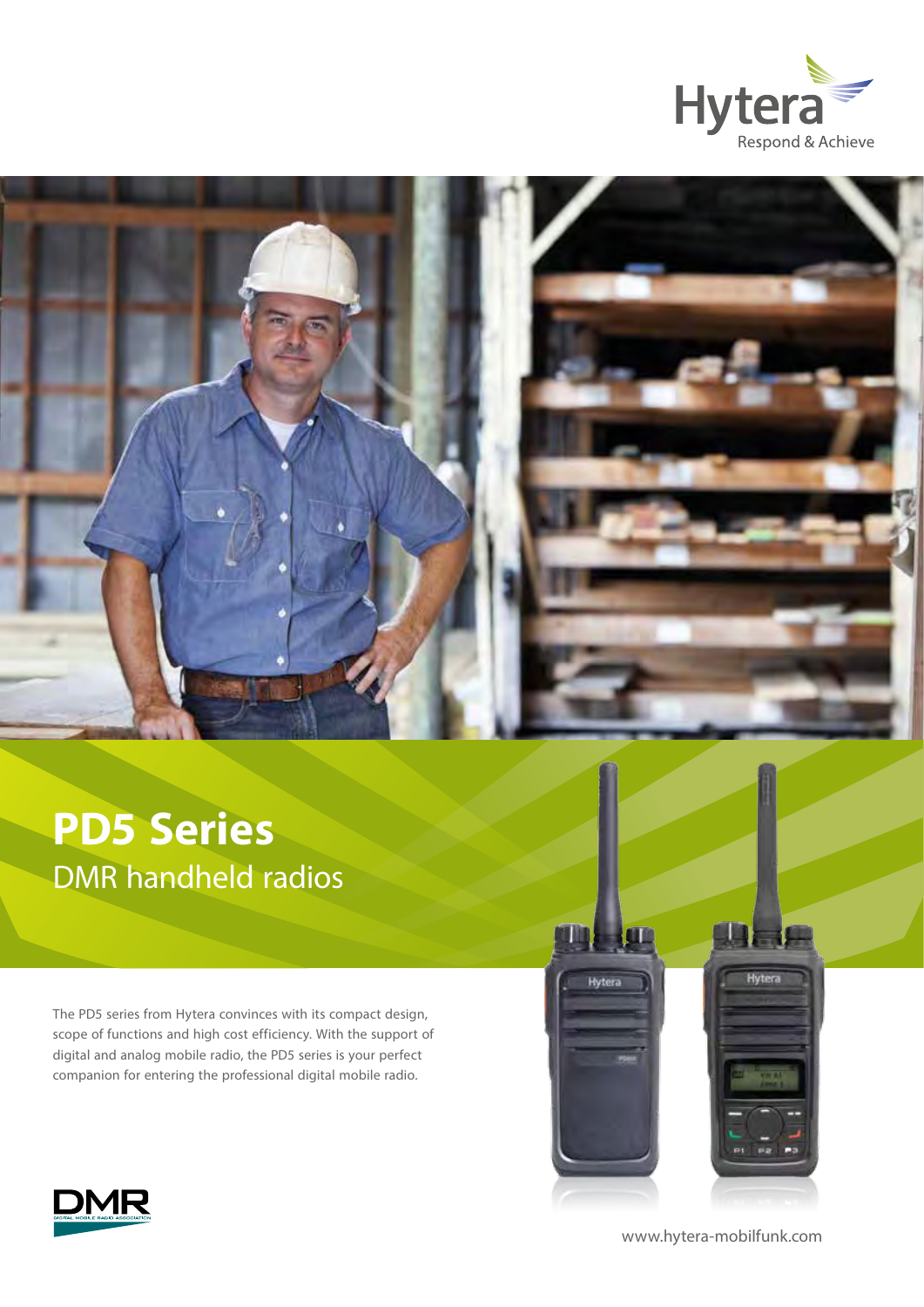# **Radios**

# PD5 Series

**PD505 PD565 DMR handheld radios**











## **Highlights**

#### **Compact, lightweight and easy to operate**

The handhelds of the PD5 series are particularly ergonomic and easy to operate. With a weight of only 260 g (PD505) or 280 g (PD565), the PD5 series offers a high level of mobility comfort.

#### **Cost-efficient with superlative voice quality**

With the combined application of the narrow-band codec and digital technologies for error correction, the PD5 series ensures a superlative voice quality even in loud environments or in peripheral areas of the radio coverage.

#### **Long battery service life**

The lithium-ion battery (1500 mAh) included in the scope of delivery achieves an operating time of at least 16 hours (operating cycle 5-5-90). With the optionally available 2000-mAh battery, it will even be 20 hours.

#### **Support of analog and digital mobile radio**

The PD5 series was developed in compliance with the ETSI mobile radio standard Digital Mobile Radio (DMR). The handheld radios support the conventional DMR operation and can also be operated in analog mode. That makes the handhelds of the PD5 series the ideal companion for the move to digital mobile radio.

#### **Pseudo trunked radio**

With the patented pseudo trunked radio, the radios dynamically utilize the timeslots of a frequency. As a result, they can utilize both timeslots in DMO and RMO mode in the conventional DMR operation. This guarantees an efficient frequency utilization.

#### **Additional functions (selection)**

- One-touch functions which allows quick call up of preprogrammed text messages, voice calls and supplementary functions
- Support of several expanded analog signal modes, including HDC1200, 2-tone and 5-tone, for an improved integration in existing analog mobile radio fleets
- Hytera basic encryption (40 bit) in digital operation
- Scrambler function in analog operation
- **Leasing function**
- Versatile voice calls: Individual call, group call, broadcast call, data call
- Priority Interrupt and Remote Monitor function (optional)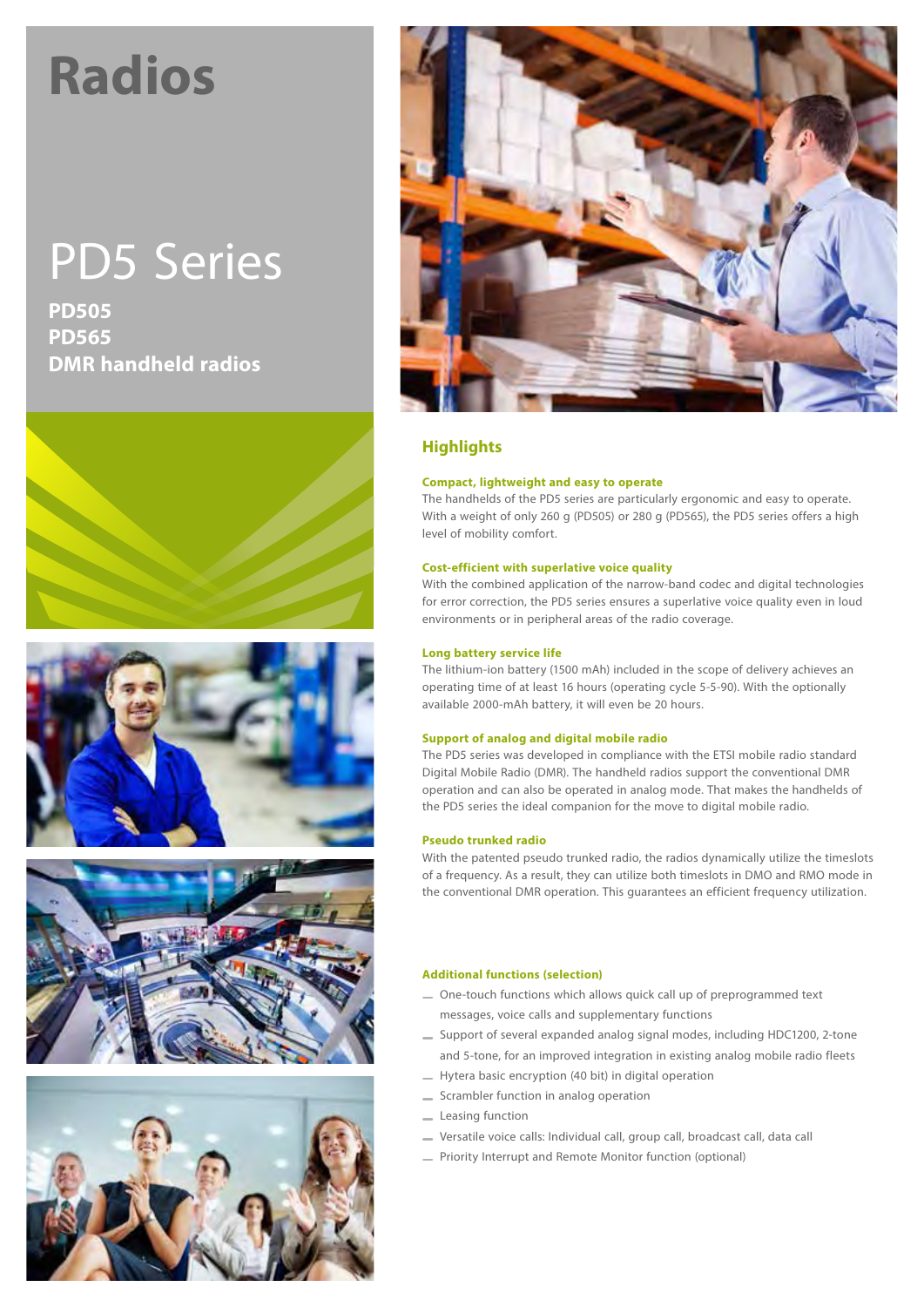

### **Standard scope of delivery**

# Lithium-ion battery (1500mAh) BL1502 Standard antenna (UHF or VHF) Hand strap RO03 Belt clip BC12 Switching power adapt-<br>
er for charger PS1018 Loudspeaker micro-<br> **Earphone ESM12** phone SM26M1 Vehicle power adapter CHV09 Carrying<br>NCN011 6-unit charger MCA08 Lithium-ion battery<br>(2000 mAh) BL2010

**Additional accessories (selection)**

The illustrations are for reference purposes only. The products might differ from these illustrations.